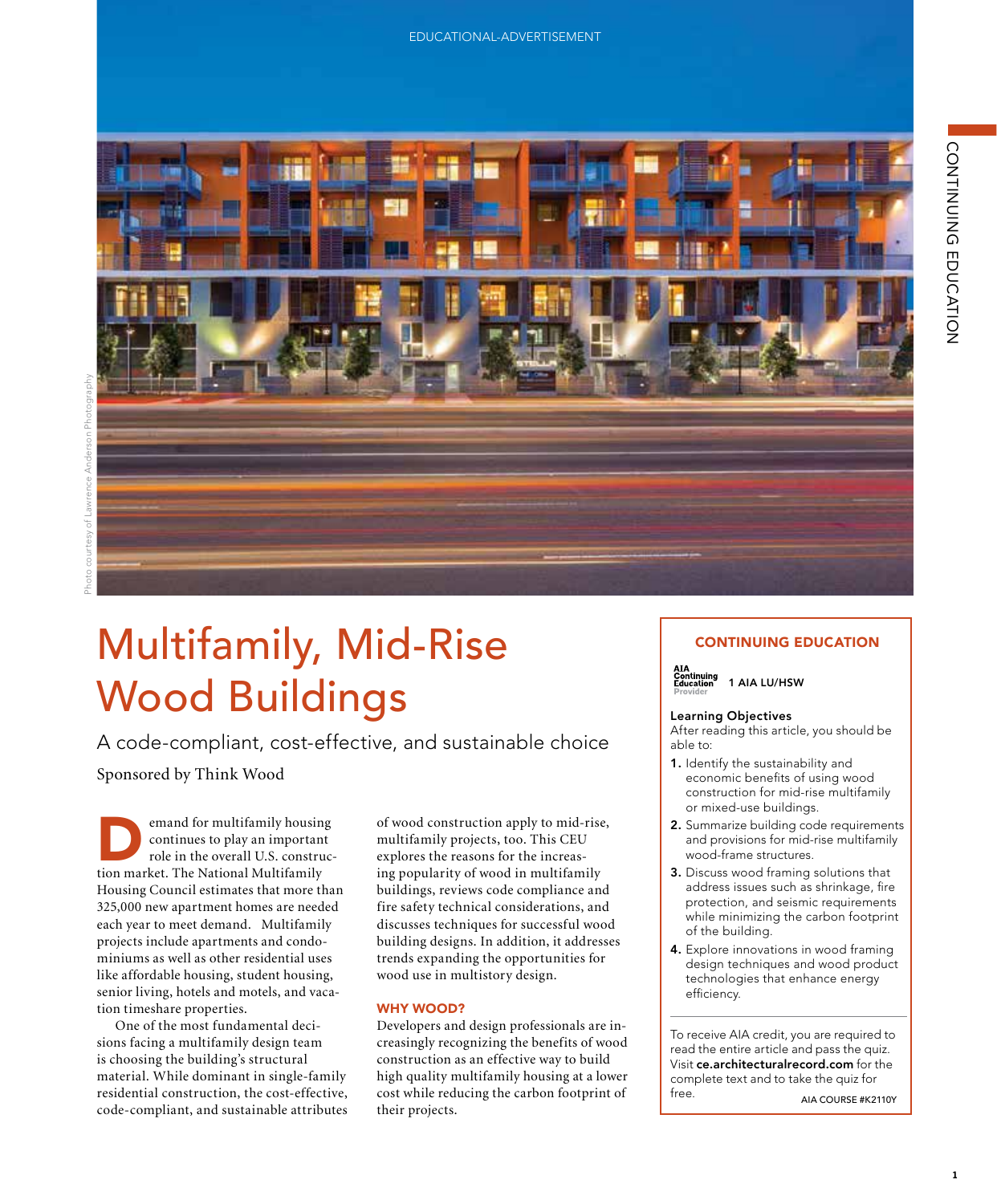Photo courtesy of Lawrence Anderson

# STELLA



#### Location: Marina del Rey, California; Architect: DesignARC

This six-story, mixed-use project demonstrated the versatility and practicality of using wood in mid-rise, multifamily construction. Stella's unique construction approach used both Type III-A and V-A construction on one podium to build the 244-unit complex. The original building design included two four-story buildings, but plans were modified to accommodate two nested, wood-framed L-shaped structures–one with five stories of wood/Type III-A construction and the other with four stories of wood/Type V-A. Building designers used the area allowed by the extra story to create more open space and add resort-style amenities more typically found in luxury housing projects. Stella was built with Douglas fir dimensional lumber, parallel strand lumber (PSL), laminated veneer lumber (LVL), glue-laminated timber (glulam) beams, and engineered wood I-joists for the floor and roof structures.

#### Cost Savings, Increased ROI Building professionals often find woodframe structures to be more economical, for reasons including speed of construction and lower material costs. Since wood is lighter weight than other structural materials like concrete or steel, a wood structure may have lower foundation costs. Cost of wood construction can also be lowered by using prefabricated components and assemblies, which speed installation.

After completing the first phase of a fivestory student housing project at Illinois State University using steel construction, OKW Architects in Chicago switched to wood for the remaining phases. "Because the structure had so many openings, the metal studs for the first building, Flats on Main, needed to be 12-gauge, but they were heavy and it was difficult for the crews to screw and attach our finishes. So, the contractor encouraged

us to switch to wood bearing walls for Flats on Osage, the second building. As a result, it ended up being a more economical project," said OKW's Eileen Schoeb.

1430 Q, a multifamily, mixed-use development in Sacramento, California, is another example of how wood was used to improve the return on investment for a midrise project. The developer collaborated with WoodWorks and a code consultant to file an Alternate Means and Methods Request (AMMR) with the City of Sacramento, which gave its approval for six and a half stories of wood, including the top-level mezzanine, over a two-story podium. This allowed more tenants and more lease income from the one- and two-bedroom apartment complex. It also allows the developer to realize premium rents for the top floor view units. When it was completed, 1430 Q was the first residential building in the U.S. to

be constructed using a 6.5-over-2 building configuration and the country's tallest light-framed wood building.

#### Code-Compliant, Marketable Structures

Design professionals familiar with wood construction for two-to-four-story residential structures may not be aware that the Table 504.4 of the 2021 International Building Code (IBC), Allowable Number of Stories Above Grade Plane, allows up to five stories of Type III wood-frame construction for residential occupancies and six stories for business occupancies. Type V buildings have a maximum of four stories.

Designers can also use concrete podiums under wood-frame construction to add additional stories. Table 510.2 limits the height above grade to the most restrictive building's normal height, though additional stories can be fit within that height-above-grade restriction. For instance, a Type VA of a 1-A podium can have two stories of 1-A plus four stories of VA as long as the VA building does not exceed 70 feet above grade (sprinklered), its normal height-in-feet limit.

Since the 2009 edition, the one-story limit for the 1-A lower building was removed but the upper building still cannot exceed height above grade for its construction type, as noted above. This means developers can build four or five stories of wood over a single- or double-level podium (which would be referred to as a 4-over-1 or a 5-over-2).

Mahlum Architects worked with engineers at Coughlin Porter Lundeen to design five buildings of student housing for the University of Washington. They made the most of the urban campus location in Seattle, designing each of the buildings with five stories of light-frame Type V-A wood construction over a two-story Type I-A concrete podium. This approach helped them meet code requirements, ambitious design goals and the university's tight budget. The 668,800-square-foot project, completed in 2011 and 2012, was constructed for \$177 per square foot.

Building codes are meant to be material neutral, which means that mid-rise woodframe buildings are required to meet all the same safety and performance requirements as a similar building made from any other material. With the assurance that wood meets code, building owners and designers often use wood because of its cost benefits. Wood buildings can usually be constructed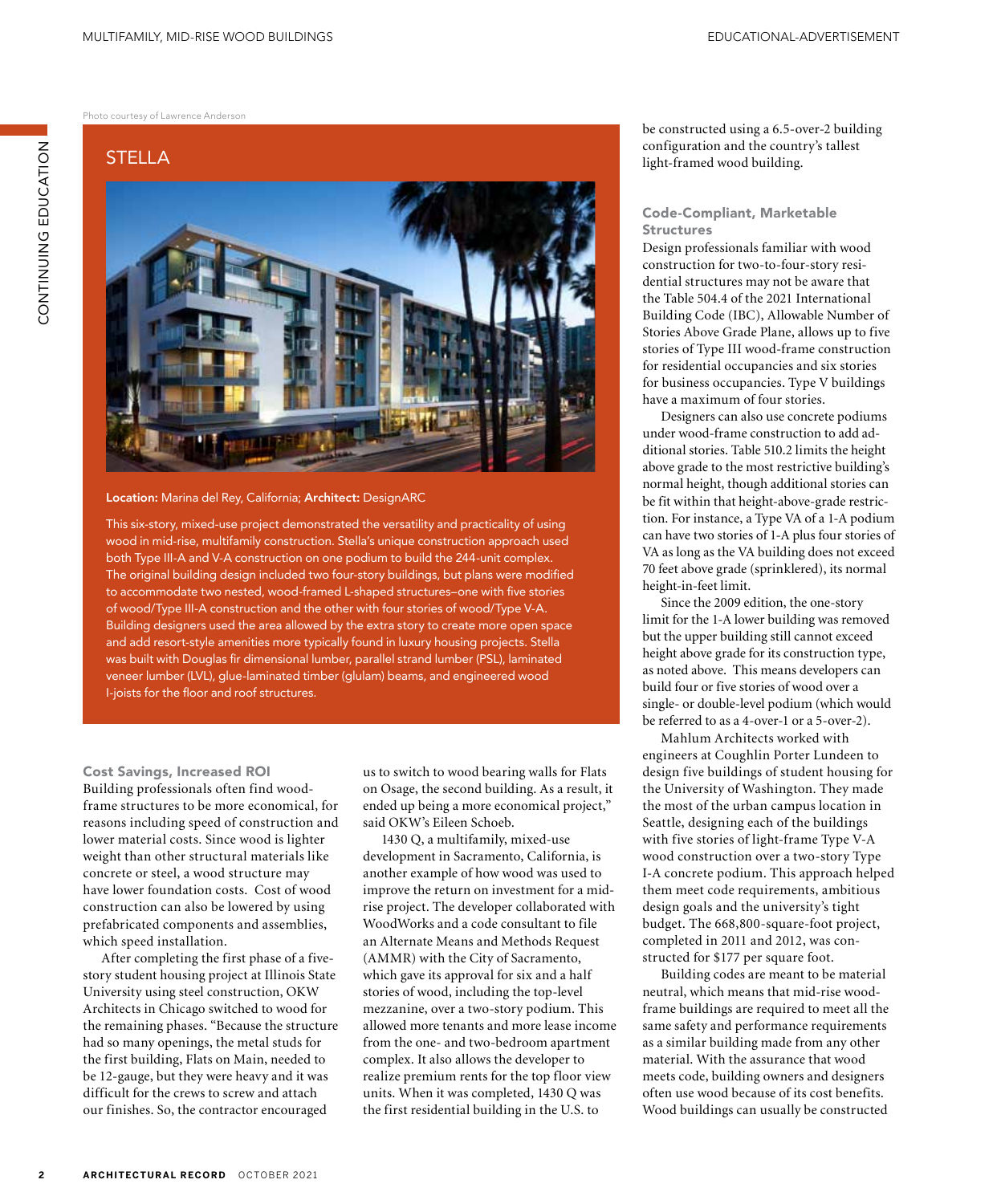more quickly, which helps developers increase the return on their investment through earlier completion. Wood's versatility, sustainability, and aesthetic attributes help make it a desirable choice for many design teams.

#### Sustainability

Wood construction offers advantages for project teams seeking green building certification or simply interested in reducing the environmental impact of their buildings. Wood grows naturally and is renewable, and life cycle assessment studies show that wood offers environmental advantages in terms of embodied energy, air pollution, water pollution, and other impact indicators.

From a carbon footprint perspective, wood continues to store carbon absorbed

during the tree's growing cycle, keeping it out of the atmosphere for the lifetime of the building—or longer if the wood is reclaimed at the end of the building's service life and reused or manufactured into other products. The manufacturing of wood products also results in less greenhouse gas emissions than other materials.

The Berkshire Terminus development in Atlanta is one such example. The property includes three buildings, each with five stories of wood-frame construction over a concrete podium. The online Wood Carbon Calculator for Buildings shows that the project's wood construction has contributed to storing and avoiding 13,523 metric tons of CO2, equivalent to the annual emissions from 2,583 cars.

Photo courtesy of Kevin Korczyk

# INNOVATIVE MULTIFAMILY WOOD CONSTRUCTION CASE STUDY



Project: WREN; Location: Los Angeles, California; Architect: Togawa Smith Martin

The \$144 million WREN multifamily project in the fast-rising South Park district of Los Angeles helped to rewrite a neighborhood's narrative through thoughtful innovation, commercial discipline, and the use of a renewable, sustainable building material: wood. This pair of seven-story buildings transforms the skyline along Pico Boulevard through a series of structural/building innovations, including use of the city's first Type III wood construction with a double-podium design. The challenge for wood-framed buildings in high seismic zones like southern California is being able to provide large glass areas while still providing walls with sufficient shear. To achieve this, the WREN team worked with the structural engineer to determine the minimum length of shear wall required at each floor. Any area not required for shear wall was used for windows. While the large windows added structural complexity, the design versatility of wood allowed them to vary lengths and locations of shear panels easily.



In terms of long-term durability and life cycle, a 2004 survey of 227 buildings demolished in Minneapolis/St. Paul found that buildings are often torn down within 50 years. This was true regardless of the construction materials used. It was not due to material performance issues, but was instead due to changing occupation needs and increasing land values. Overall, wood buildings in the study had the longest life spans, showing that wood structural systems are capable of meeting a building's longevity expectations. In addition, when the embodied energy in demolished buildings is considered along with the implications of material disposal, it is clear that longer lasting buildings are more sustainable. Further, the fact that wood can be reused at the end of its service life in a building, either through renovation or deconstruction and reuse (with minimal additional processing), is also a significant advantage.

#### THE BUILDING CODE AND WOOD CONSTRUCTION

As with any type of construction, mastering the technical details of wood-frame construction is critical to creating cost-effective buildings that are durable, safe, and code compliant. Building codes require all building systems to perform to the same level of safety, regardless of material used, and woodframe structures can be designed to meet or exceed standards for fire protection, seismic performance, and resistance to high winds.

The International Building Code (IBC) is a model building code developed by the International Code Council (ICC). It is the predominant model building code in the United States, having been adopted by most jurisdictions with or without amendments. It is reviewed and/or amended over a threeyear cycle, with the 2021 edition being the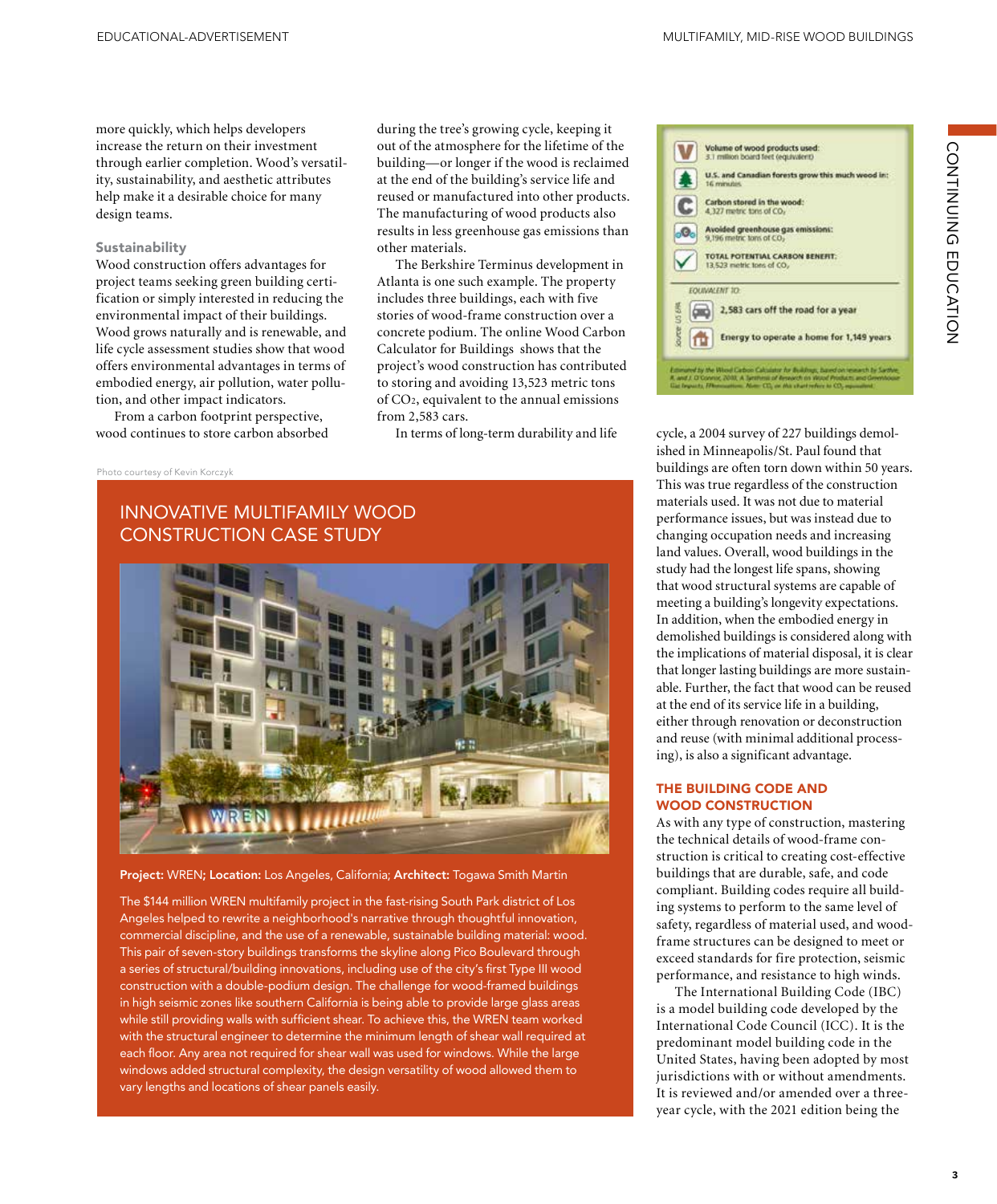current version.

# Construction Types

Chapter 6 of the IBC categorizes buildings into five distinct types of construction. With the exception of Type IV, each construction type is further subdivided into A and B subtypes, with A indicating higher fireresistance ratings than B. Wood framing is permitted in some aspects of all five.

- Construction Types I and II are generally limited to noncombustible materials such as concrete and steel for structural and some nonstructural items. Wood may be used in nonbearing walls and partitions that do not require a fire-resistance rating. In addition, fire retardant-treated (FRT) wood is permitted in nonbearing partitions, with a required fire rating of no more than 2 hours, in nonbearing exterior walls that are not required to be fire rated, and in most roof construction.
- Type III is defined as noncombustible exterior walls and interior walls of any material allowed by code. Fire retardanttreated (FRT) wood framing is allowed for exterior wall assemblies of a 2-hour rating or less.
- Type IV, also known as Heavy Timber (HT), also requires noncombustible exterior walls. However, exterior walls of a 2-hour rating or less can be FRT wood, or cross-laminated timber that is protected with gypsum, FRT wood, or a noncombustible material. Interior building elements are defined as made from solid or laminated wood of minimum dimensions, and without concealed spaces. The IBC elaborates on different types of solid and laminated wood products and requirements for each.
- Type V allows structural elements, exterior walls, and interior walls to be constructed of any material allowed by code, including common wood-framing systems.

The 2021 IBC includes three new construction types, Type IV-A, IV-B, and IV-C, which allows the expanded use of mass timber. The new construction types are based on the previous Heavy Timber construction type (renamed Type IV-HT) but with additional fire-resistance ratings and levels of required noncombustible protection. The code includes provisions for up to 18 stories of Type IV-A construction for business and residential occupancies, paving the way for increased use of mass timber for multifamily construction.

|                                                                                | Type III-A | Type III-B | Type IV | Type V-A | Type V-B            |
|--------------------------------------------------------------------------------|------------|------------|---------|----------|---------------------|
| Sprinklers NFPA 13 R<br>and the first state of the first state of the first of | 60         | 60         | 60      | $-60$    | 60                  |
| Sprinklers NFPA 13                                                             | 85         | 75         | 85      | 70       | <b>STARTS</b><br>63 |

### IBC Table 504.4, Allowable Number of Storles Above Grade Plane, Type R Occupancy

| Occupancy        |                                | Type III-A                                                                                               | Type III-B                 | Type IV                  | Type V-A           | Type V-B                  |
|------------------|--------------------------------|----------------------------------------------------------------------------------------------------------|----------------------------|--------------------------|--------------------|---------------------------|
| $R-1$            | Sprinklers<br>NFPA 13 R        | $\hat{a}$                                                                                                | $\mathbf{4}$               | 4                        | $\bar{4}$          | $\overline{\mathbf{5}}$   |
|                  | <b>Sprinklers</b><br>NFPA 13   | $\mathsf{S}% _{T}=\mathsf{S}_{T}\!\left( a,b\right) ,\mathsf{S}_{T}=\mathsf{S}_{T}\!\left( a,b\right) ,$ | 5.5                        | $\mathbb S$              | $\cdot$ 4 $\cdot$  | 3                         |
| $R-2$            | <b>Sprinklers</b><br>NFPA 13 R | $\boldsymbol{A}$                                                                                         | $\boldsymbol{A}$           | $\overline{\mathcal{L}}$ | $\bar{A}$          | $\bar{\bf 3}$             |
|                  | Sprinklers<br>NFPA 13          | $\overline{5}$                                                                                           | $\mathbf{5}$               | $\mathbb{S}$             | $\overline{\bf 4}$ | $\overline{\mathbf{5}}$   |
| $R-3$            | <b>Sprinklers</b><br>NFPA 13 R | 4                                                                                                        | $\ensuremath{\mathcal{A}}$ | $\hat{A}$                | $\vec{3}$          | $\hat{\mathbf{3}}$        |
|                  | Sprinklers<br>NFPA 13          | $\tilde{\mathsf{s}}$                                                                                     | $\mathbbmss{5}$            | $\overline{\mathsf{s}}$  | $\boldsymbol{A}$   | $\overline{\mathfrak{a}}$ |
| 442,000<br>$R-4$ | <b>Sprinklers</b><br>NFPA 13 R | $\dot{A}$                                                                                                | $\bar{A}$                  | $\frac{4}{7}$            | $\vert 4 \rangle$  | $\overline{\mathcal{S}}$  |
|                  | Sprinklers<br>NFPA 13          | $\tilde{\mathbf{5}}$<br>æ                                                                                | $\,$ 5 $\,$                | $\overline{5}$           | $\bar{a}$          | $\overline{\mathbf{3}}$   |

Allowable Areas Per Story (sq. ft.) for Buildings Two or Three Stories Above Grade (based on IBC Table 506.2 allowable area factors)

| Occupancy  |                                | Type III-A | Type III-B | Type IV | Type V-A | Type V-B |
|------------|--------------------------------|------------|------------|---------|----------|----------|
| $R-1, R-2$ | <b>Sprinklers</b><br>NFPA 13 R | 24,000     | 16,000     | 20.500  | 12,000   | 7,000    |
| $R-1, R-2$ | Sprinklers<br>NFPA 13          | 72,000     | 48,000     | 61,500  | 36,000   | 21,000   |

## Permissible Increases in Area and Height

The allowable height and area of a building is determined by construction type, the level of passive fire resistance provided to the structure, and by the intended occupancy. Chapter 5 of the IBC addresses General Building Heights and Areas. There are several considerations here for construction Types III, IV, and V, which are the most common building types for multifamily construction:

**• Allowable heights** are determined based on occupancy classification and construction type, as shown in Table 504.3, Allowable Building Height in Feet Above Grade Plane. Multifamily buildings (Group R occupancy) are required to be protected by an automatic sprinkler system in accordance with IBC Section

903.2.8. Therefore, new multifamily buildings with sprinklers can be up to 60 feet tall if the sprinkler system is installed in accordance with NFPA Standard 13R. If a sprinkler system is installed per the broader NFPA Standard 13 requirements, then the allowable height can be increased up to 85 feet tall, depending on construction type. • Number of stories is treated separately from building height, meaning that both must meet compliance requirements. The

code limits the number of stories above the grade plane based on occupancy and construction type, per Table 504.4. This means that multifamily R-1, R-2, R-3, and R-4 occupancies may be limited to five stories, depending on construction type and sprinkler system type. For example, an R-2 apartment building with an NFPA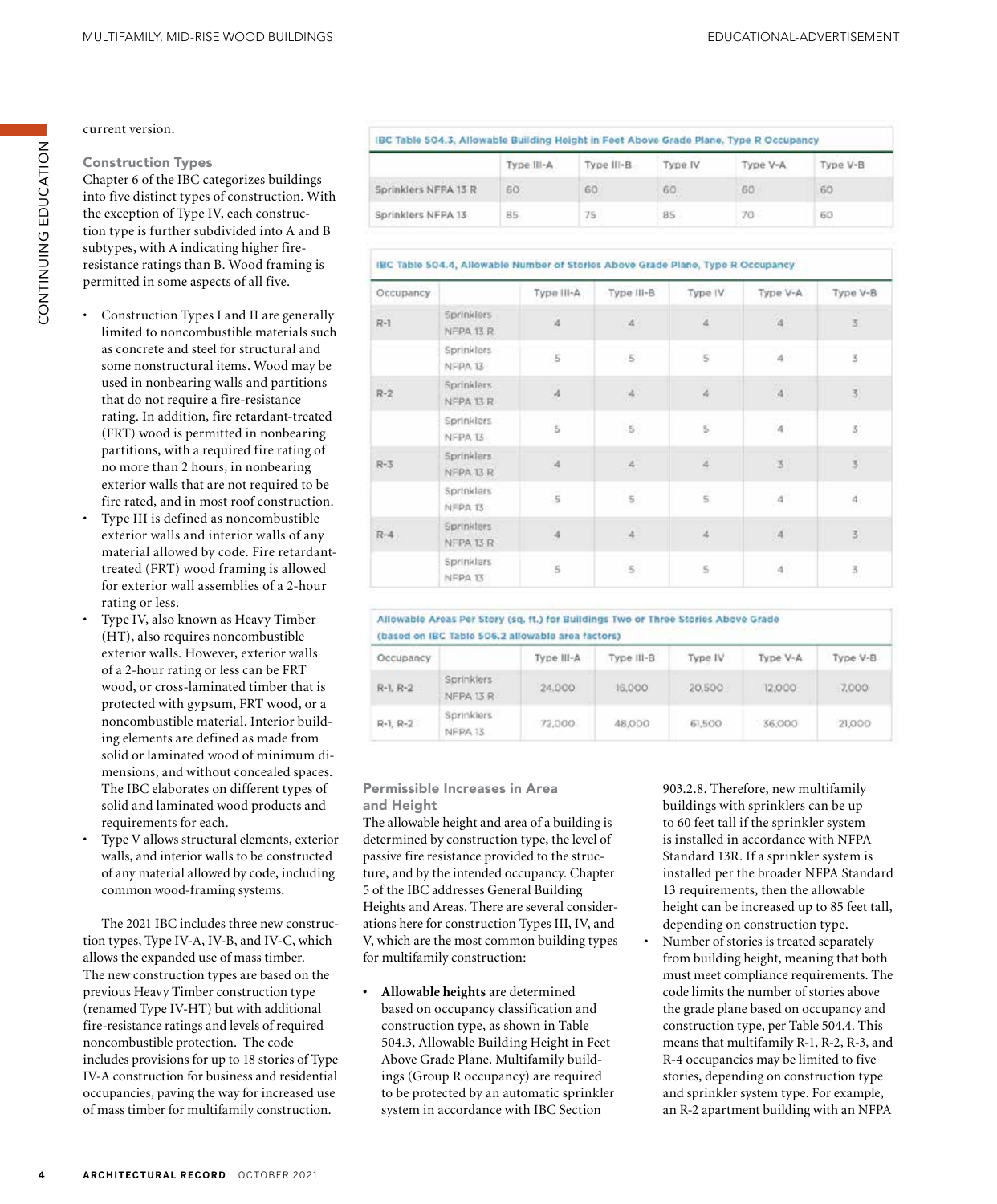13R sprinkler system with Type III or IV construction is limited to four stories. If the sprinkler system is changed to a general NFPA 13 system, they are allowed to go up to five stories.

- **• Mezzanines** are not considered stories under the building code. Rather, they are defined as intermediate levels between the floor and ceiling of a story and are considered to be part of the story below the mezzanine. Mezzanines can be inserted into stories if their floor area falls within code area limits and the total allowable building height is not exceeded. Effective use of mezzanines can increase the return on investment for a developer. For example, the extra half-story mezzanine for Marselle, a 160,000-square-foot condominium complex in Seattle, added about \$250,000 to the cost of the building. But the extra space and views it provided to units on the top floor increased the value of the complex by \$1 million.
- **• Allowable floor areas** are based on occupancy, sprinkler type, and construction type. For multifamily projects, that allowable area can vary widely based on these factors. For example, an R-2 apartment building with an NFPA 13R sprinkler system and Type V-B construction is limited to 7,000 square feet per story, up to three stories (assuming no increases for open frontage), which may be fine for some situations. If larger floor areas are sought, then switching to a standard NFPA 13 system would allow an increase to 21,000 square feet per story, whereas changing to Type V-A construction would only allow up to 12,000 square feet per story. Keeping the NFPA 13R sprinklers and going to Type IV (HT) construction would increase the allowable area up to 20,500 square feet; going to Type III-B would allow 16,000 square feet; Type III-A would allow 24,000 square feet per story. But switching to the standard NFPA 13 sprinkler system would triple each of those allowable per-story areas for two- and three-story buildings, and quadruple them for single-story buildings. Additionally, Types III and IV construction can be five stories as opposed to four. Total building floor area for these buildings is limited to what would be permitted for a three-story building.

#### FIRE PROTECTION REQUIREMENTS

Regardless of material used, all buildings, including multifamily structures, must be designed to protect the health, safety, and welfare of occupants and first responders. When proper fire protection systems are designed into a wood-framed structure, the dangers associated with fire are mitigated. The code recognizes that there are different ways to accomplish this and requires that design professionals demonstrate that required levels of fire protection are provided. The minimum fire-resistance rating requirements for building elements (i.e. structure, walls, floor, roof, etc.), based on construction type are provided in IBC Table 601. Specific details of fire- and smoke-protection features are detailed in Chapter 7. The building code's intent is that the combination of fire resistance and active protective systems provides containment of a fire within a defined space (such as an apartment) so that building occupants have time to evacuate before the fire can move to other parts of the building.

Based on these requirements, wood-frame building elements, just like other materials that require fire-resistance ratings, typically show compliance per independent test procedures. Two common testing standards are ASTM E119, Standard Test Methods for Fire Tests of Building Construction Materials, and UL 263, Fire Tests of Building Construction and Materials. The code also provides alternative methods for determining fire resistance per IBC Section 703.3, which includes prescriptive fire resistance as shown in tables in Section 721 and other approved sources, calculated fire resistance as provided in Section 722, and engineering analyses based on comparisons of tested assemblies or building elements.

Maximizing Building Size Limits Designers need not avoid wood construction due to the tabular height or area limits provided in the code. There are at least two ways the code allows a design to exceed the area and height limits for construction types.

**• Fire Walls** – IBC Section 706 specifically addresses fire walls and permits portions of a building separated by one or more of them to be considered as separate, side-by-side buildings for purposes of allowable size and height. In this way, wood-frame buildings can be designed as separate but connected buildings for code-compliance purposes.

CONTINUING EDUCATION

CONTINUING EDUCATION

**• Podium Design** – For mid-rise woodframe buildings, architects and engineers are increasingly turning to podium or pedestal design instead of building directly on a concrete slab on grade. This can provide for additional floor levels for the building compared to what is typically permitted. Section 510 of the IBC addresses Special Provisions and allows five stories of Type III-A wood-frame structures over one or more levels of Type I-A construction. These typically 5-over-1 and 5-over-2 buildings are treated in the code as two structures when they are separated by a 3-hour fire-resistancerated horizontal assembly. The podium is considered as a separate and distinct building for the purpose of determining height and area limitations and vertical continuity of fire walls. The overall height of the two buildings together is measured from grade plane, and the height-abovegrade limitations of Chapter 5 for the upper building apply.

Fire-Resistance-Rated Assemblies 1- and 2-hour fire-resistance requirements for light-frame construction are generally met by using assemblies of products and materials, often including gypsum sheathing over wood, which have been tested in accordance with ASTM E119 or UL 263, although there are other methods based on testing that can be used as indicated in Section 703.3. Lists of wood floor and wall assemblies with accepted ratings are available from the American Wood Council (DCA 3: Fire-Resistance-Rated Wood-Frame Wall and Floor/Ceiling Assemblies, www.awc.org ). Other sources include Underwriters Laboratories (UL)' fire-resistance-rated systems and products, the UL

|            | Primary<br>Structural<br>Frame | Exterior<br>Bearing<br>Walls. | Interior<br>Bearing<br>Walls | Floor.<br>Construction<br>しんたいき アンセンター アンドレス | Roof<br>Construction | Fire Walls<br>$R-1, R-2$<br>Occupancy |
|------------|--------------------------------|-------------------------------|------------------------------|----------------------------------------------|----------------------|---------------------------------------|
| Type III-A | 1 hour                         | 2 hours                       | 1 hour                       | I hour.                                      | <b>HOUT</b>          | 3 hours                               |
| Type V-A   | hour                           | hour                          | 1 hour                       | 1 hour                                       | 1 hour               | 2 hours                               |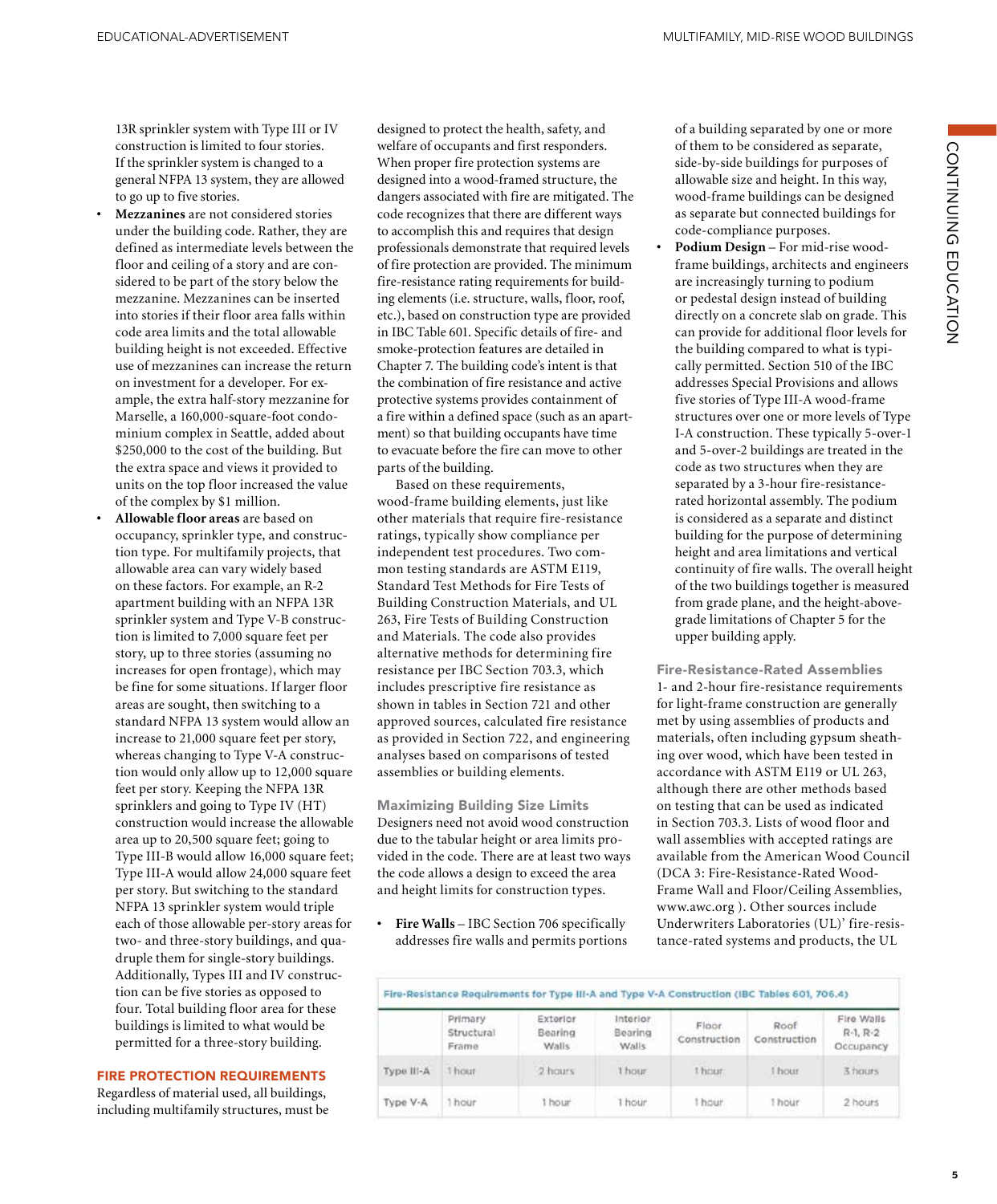Photo courtesy of Pollack Shores, Matrix Residential

Fire Resistance Directory, and the Gypsum Association's Fire Resistance Design Manual.

ZOI-YUNG UNINNINZOU

CONTINUING EDUCATION

Fire Resistance of Heavy Timber Part of the reason heavy timber has effective fire resistance is that it takes a long time to burn through large wood members. That means that heavy timbers have an advantage in a fire because they char on the outside while retaining their strength and load-carrying capacity, slowing combustion and allowing time for occupants to evacuate the building and improving safety for first responders. Heavy timber sizing is addressed in the code to allow for structural safety under fire conditions to be built in. When heavy timber is required to be fire-resistance-rated and the calculation methods of Section 722 of the IBC and Chapter 16 of the AWC National Design Specification (NDS) for Wood Construction are used, a defined percentage of the wood member is provided as sacrificial protection (considered to burn or char in a fire). Wood fiber beneath the char layer retains much of its strength during the fire, so by oversizing the member, structural integrity remains despite the loss of cross-sectional area.

This has direct application to multifamily construction. According to IBC Table 601, Fire-Resistance Ratings Requirements for Building Elements, heavy timber is permitted in roof construction as an alternative to 1-hour (or less) fire-resistance-rated construction for all occupancies, and in all construction types except Type IA.

Mass timber is well suited for fire resistance in multifamily construction. This was reflected in a case study showing the general liability insurance risks of a mass timber building to be no different than that of a concrete or steel building.

Fire Retardant-Treated Wood (FRT) IBC Section 2303.2 defines requirements for FRT wood. Building designers must be aware that design values should be adjusted when FRT wood and sheathing is used. Strength adjustments are provided by the treaters based on proprietary chemical formulations. Sections 602.3 and 602.4.1 of the 2021 IBC clarify that both wood framing and sheathing are permitted in exterior walls of Type III and IV buildings where FRT wood is used. CLT is also permitted within exterior wall assemblies of Type IV construction not less than 6 inches thick with a 2-hour rating or less when the exterior surface of the wood panel is protected by FRT wood sheathing, gypsum board, or

# MULTIFAMILY DEVELOPMENT CASE STUDY



Project: The Brooklyn Riverside; Location: Jacksonville, Florida; Architect: Dwell Design Studio

The Brooklyn Riverside development consists of seven Type V-A multifamily buildings, with a total of 310 units and 77 private tuck-under garages. Density was an important design objective, and the use of sprinklers, as well as significant open frontage and parking, allowed the design team to add an additional story to the buildings, increasing the number of units. The project also includes a 2,200-squarefoot clubroom, leasing office, fitness center, gaming center, pool, and amenity deck, which features a covered bar and lounge. Moisture management was a key design consideration and designers used multiple strategies. For example, wood structural sheathing panels were used as an exterior applied air barrier, breezeway entries and garage slabs were dropped 6 inches from adjacent finished floors and sloped toward the exterior, and perimeter isolation strips were used within each unit, between the gypcrete, wall finish, and baseplate.

a noncombustible material. There are also applications for FRT wood in Types I and II construction, such as nonbearing partitions and exterior walls, roof construction, and balconies, subject to the limitations in Section 603.1.

Designing Building Elements for Different Adjacent Fire Ratings One design consideration for some construction types is that floors and walls may have different fire rating requirements. For example, in Type III-A construction, load-bearing exterior walls are required to have a 2-hour rating, but a floor may only require a 1-hour rating. If it is necessary to address the continuity of fire resistance for the wall at the intersection of the floor,

detailing to achieve this smoothly and effectively is important to a good design. The American Wood Council has developed fire resistance details for these intersections in their Design for Code Acceptance (DCA) 3 Fire-Resistance-Rated Wood-Frame Wall and Floor/Ceiling Assemblies, available at https://awc.org/codes-standards/publications/dca3. Designers should work with their local building official to determine acceptable solutions to fire-resistance detailing at the floor-to-wall intersection.

#### DESIGN CONSIDERATIONS FOR FRAMING WITH WOOD

Traditional practices and code provisions for wood framing are established and wellknown such that wood framing options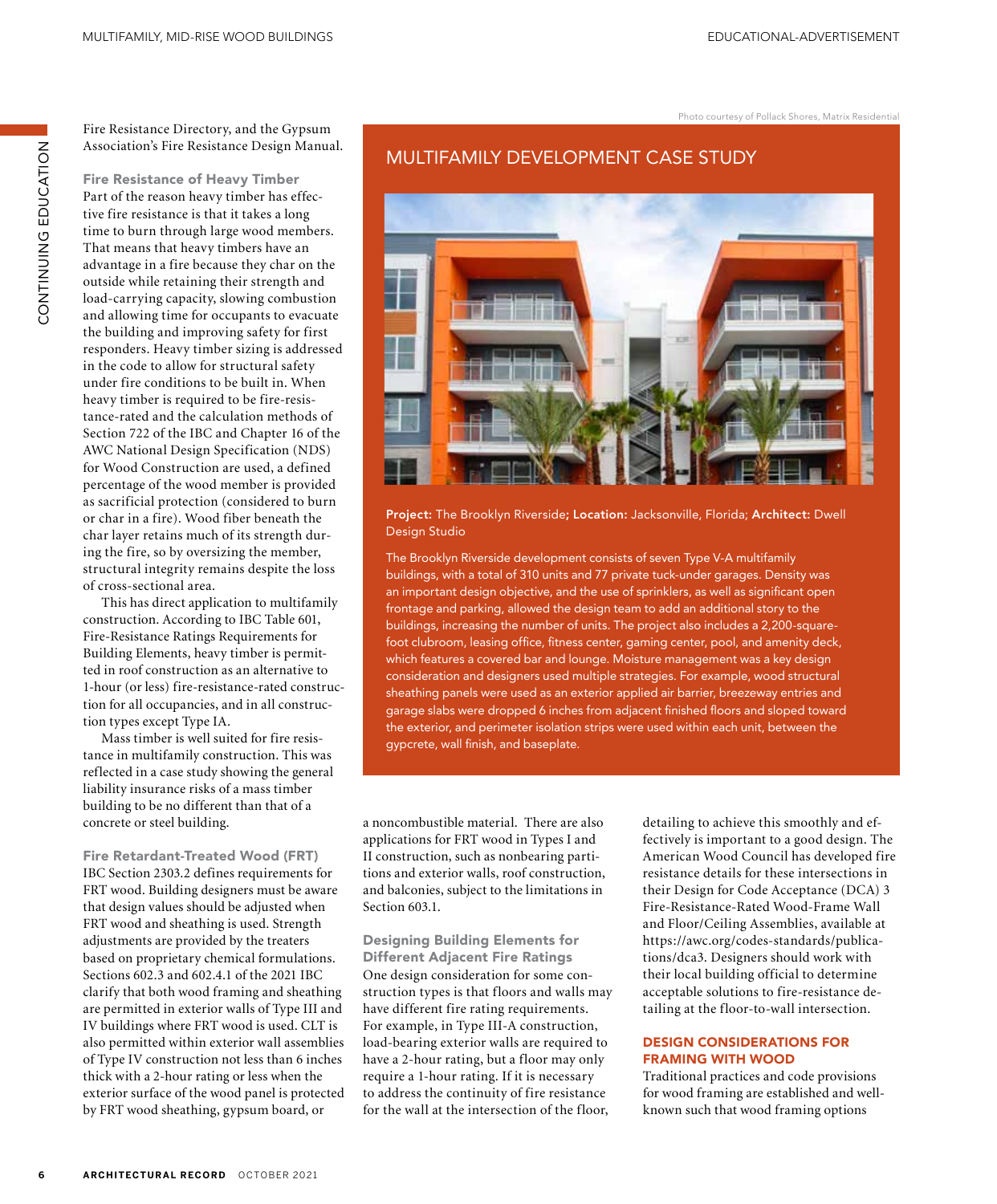and details are readily available to designers. Chapters 16, 17, and 23 of the IBC cover structural wood design, construction, and inspection techniques in considerable detail. However, in addition to selecting the appropriate framing technique, designers of wood buildings must consider factors such as shrinkage, differential movement, and seismic requirements.

#### Framing Types

There are three common types of framing for wood construction. For Type V-A buildings, where walls require a 1-hour fire-resistance rating, designers usually use traditional platform framing, where the joists sit on top of the double top plates of the wall. Balloon framing is based on the joists hanging off a ledger that is attached to the structural studs which frame the building. In modified or semi-balloon framing, the floor framing hangs off double top plates; it is often used as an alternative to platform-framed structures for both Type V-A and Type III-A construction.

#### Wood Shrinkage

Regardless of the framing type, IBC Section 2304.3.3 requires that designs for buildings over three stories consider the fact that wood shrinks as it dries. Shrinkage continues until wood reaches its Equilibrium Moisture Content (EMC), which averages 8 to 12 percent moisture content for most structures in the U.S.

Shrinkage effects must be considered for horizontal framing members (width or thickness) in the wall (top/sill plates) and floor (joists) design. Wood is anisotropic, meaning the dimensional change in wood is unequal in different directions. In most softwoods, radial shrinkage (across growth rings) is approximately 4 percent and tangential shrinkage (parallel to growth rings) is approximately 8 percent from green (unseasoned) to typical EMC for structures in the U.S. Longitudinal shrinkage (parallel-to-grain) for vertical framing members is generally negligible and does not affect building performance. Therefore, the majority of shrinkage will occur in the top plates, sill plate, and sole plates, and possibly the floor joists—depending on how the floor framing members are framed to the wall. If the design uses balloon- or modified balloon-framing, then sawn lumber joists won't play a huge role in overall movement from shrinkage because balloon framing, unlike platform framing, does not accumulate shrinkage over all floors.

Initial MC, or MC at the time of manufacture, is typically specified on a project's structural drawings. In many parts of the country, the specification would read "a maximum MC of 19 percent." To achieve this, lumber is generally kiln dried. Although there are regional variations, less commonly used green lumber (which typically hasn't been kiln dried and has a MC above 19 percent), surface dried lumber, or KD-15 (i.e., kiln dried lumber with a maximum MC of 15 percent at time of manufacture) may also be specified. The American Softwood Lumber Standard, PS 20, a voluntary product standard under the rules of the U.S. Dept. of Commerce,

defines dry lumber as "lumber of less than nominal 5-inch thickness which has been seasoned or dried to a maximum moisture content of 19 percent."

Ways to minimize shrinkage include (among others) specifying kiln dried lumber, letting the wood dry during construction before closing in the walls, and using products and systems such as pre-engineered metalplate-connected wood trusses for floor and/or roof framing, and engineered wood products (laminated veneer lumber, I-joists, crosslaminated timber, etc.). I-joist floor systems are dimensionally stable and offer minimal inter-floor shrinkage.

Additionally, some overall settlement of

Photo courtesy of Tucker English



Project: N-Habit Belltown; Location: Seattle, Washington; Architect: Bushnaq Studio Architecture + Design; Engineer: DCI Engineers

Developers responded to Seattle's growing need for affordable housing by building this 49-unit multifamily project at a cost-effective price with wood-framed modular construction. Using this highly efficient construction process, builders took prefabricated, stackable modular living units, built with wood at an off-site location, and assembled them quickly and efficiently on site. The process shortened the construction schedule for this 49,925-square-foot project. When the concrete levels were complete, 41 factory-built modules were stacked (or assembled) in two weekends over a period of 36 hours. Off-site fabrication also contributed to construction quality; each N-Habit module unit was manufactured in a controlled factory environment, which protected interior finishes from weathering. Fire retardant-treated Douglas fir framing was used in the exterior wall assemblies, which provided an economical structural solution to meet the Type III construction requirements. The project includes five stories of wood-frame modular units above a two-story concrete podium.

#### **7**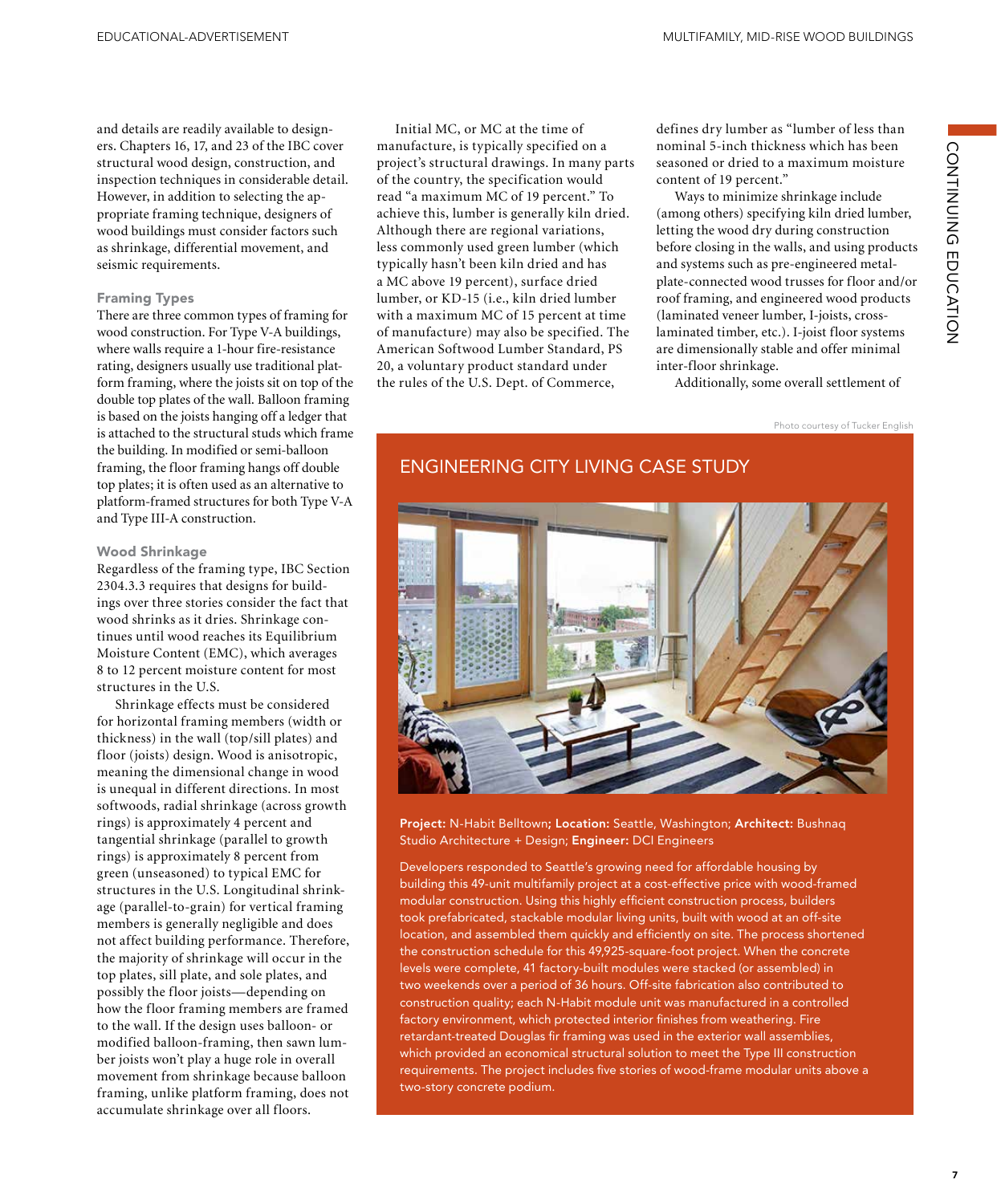CONTINUING EDUCATION ZOI-YUNG UNINNINZOU the building may occur due to gaps in the building construction that can contribute to the overall vertical movement. Some designs will address this by distributing the dead load throughout the height of the building and allow time for the building to acclimate to the environment and/or air dry prior to installation of the drywall, thus allowing the building to naturally settle.

#### Fire Safety During Construction Although less than 2 percent of building fires occur during construction, this phase presents unique risk scenarios that make any building more vulnerable, regardless of material used.

IBC Chapter 33 provides minimum safety precautions for fire during construction, and guidelines for the protection of adjacent public and private properties. The section also includes provisions for fire extinguishers, standpipes, means of egress,

Photo courtesy of John Horner

and sprinkler system commissioning. The International Fire Code also contains detailed requirements. Fire safety measures such as extended fire watches, site security, safety inspections, and record keeping are now incumbent on owners and contractors during construction.

The most common causes of fire in wood-framed buildings under construction are arson and hot work, making site security, rigorous procedures for workers, and access to fire hydrants critically important. Education is also important, since fires that occur during this phase can spread more quickly when required elements such as gypsum wall coverings, fire doors, smoke alarms, and sprinklers have not been put in place. The Construction Fire Safety Coalition is a resource for codes, standards, and best practices in fire prevention.



#### Project: Rhode Island School of Design - North Hall; Location: Providence, Rhode Island; Architect: NADAAA

Designed by a RISD alum, this six-story residence hall was constructed using a hybrid system of steel framing with CLT floor and ceiling panels. The 40,790-square-foot hall, which houses 148 students, was designed to meet the school's environmental and energy use goals. The new hall was expected to reduce energy use by 25 percent. Mass timber panels also helped the school meet their aggressive schedule, since the 8-by-50-foot panels could be lifted into place easily once the frame was erected. The contractor completed the superstructure in less than three weeks. At the time it was completed, the North Hall was the first hybrid CLT-steel student housing project in New England.

#### Differential Movement

Allowing for differential movement between wood and non-wood structural elements and building finishes is critical. Steel, concrete, and brick continue to expand and contract over time due to temperature changes, while wood generally maintains its dimensions after having reached its EMC.

Differential movement occurs when, for example, floor joists are supported by a wood-framed wall at one end and by the masonry block of an elevator shaft at the other end. Areas such as stairwells, shafts, and vaulted ceilings require attention for differential movements as do plumbing, electrical, and mechanical systems. Using flexible joints such as flexible pipe, conduit, couplings, and elbows and tees for electrical, mechanical, and plumbing between floors can prevent potential mechanical problems. Design of joints between building envelope components, such as windows and doors, must also allow for differential shrinkage.

#### Seismic Requirements

While earthquake and seismic requirements are a well-known aspect of building design on the west coast, other parts of the country are not immune to earthquake activity and must also comply with seismic codes. Wood construction provides high strength with relatively low weight, and the high strengthto-weight ratio makes wood a good choice for earthquake-resistant construction. In woodframed buildings, walls and floors are often used to transfer lateral loads from winds and seismic forces.

Wood-frame construction also provides numerous load paths through shear walls and diaphragms, which typically have hundreds of structural elements and thousands of nail connections, adding ductility and redundancy to the system. Redundant load paths give additional assurance that loads will be transferred if one connection fails. In contrast, structures supported by heavy non-wood frames have relatively few structural members and connections, resulting in fewer load paths. Moreover, the large number of walls in a typical multifamily project reduces the loads shared by each individual wall. Tests and observations from past earthquakes show that wood buildings have performed well. For example, a six-story light-frame wood building tested on the world's largest shake table in Japan resisted a major earthquake (projected to occur, on average, approximately every 2,500 years) with minimal damage.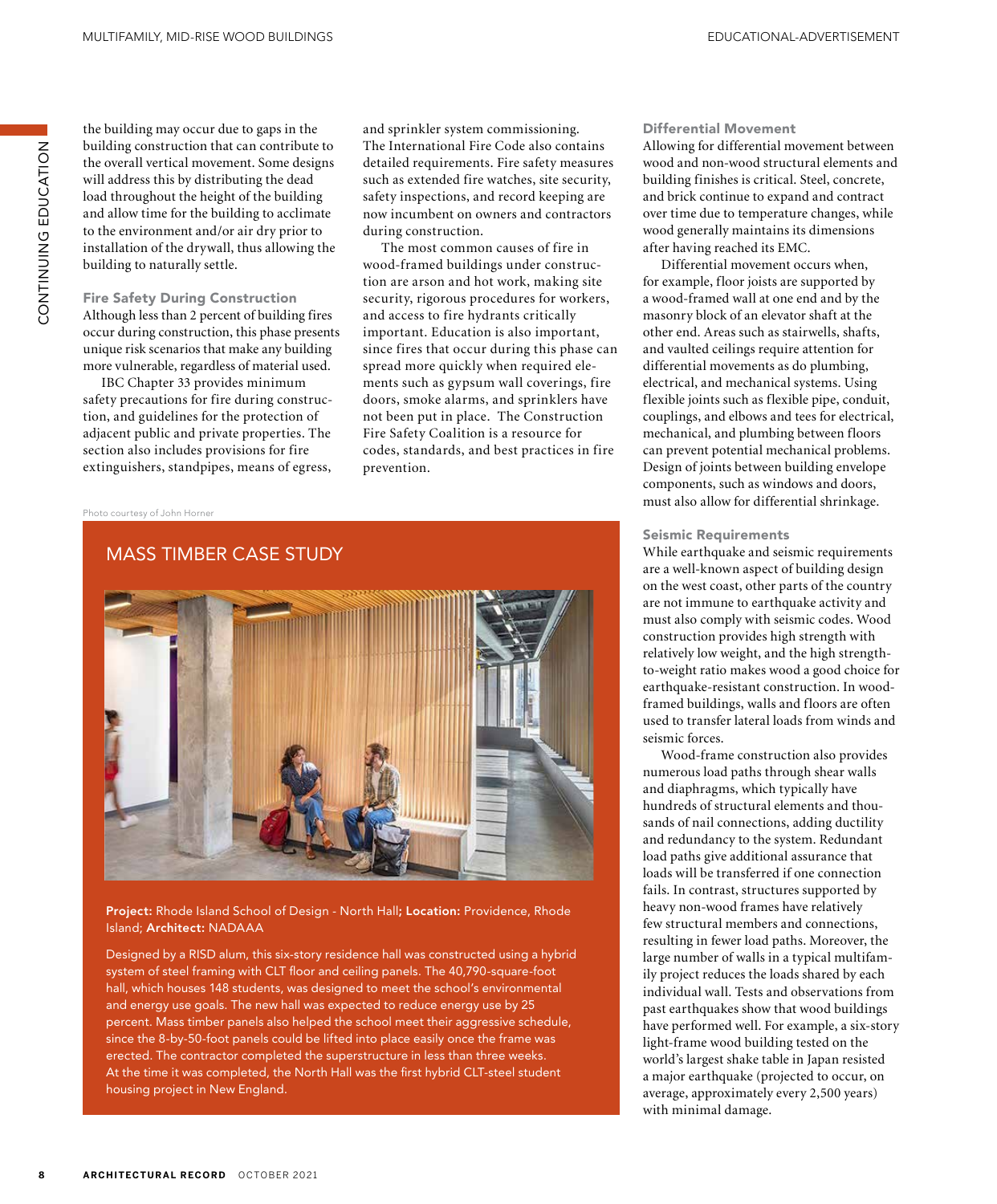Building code requirements for wood diaphragms, shear walls, and hold-down devices work effectively in creating earthquake-resistive structures. Horizontal diaphragms in roofs and floors transfer the horizontal forces to the shear walls. Shear walls with hold-downs, such as a continuous tie-down rod system, resist tension forces in an overturning scenario, while wood studs or columns absorb the compression forces. Wood structural panel shear walls are typically used throughout the building to provide vertical lateral resistance.

#### Acoustical Control

As with any type of building performance goal, the acoustics of a mixed-use and multifamily wood-framed building can be designed to meet or exceed minimal requirements, depending on the expectations of the developer, buyers, and tenants. Requirements for acoustical performance of floor and wall assemblies for multifamily buildings are covered in Section 1206 of the 2021 IBC. These assemblies must have STC (sound transmission class) and IIC (impact insulation class) ratings of 50 or higher. Ratings can be reduced to 45 if field-tested.

For wall systems, sound isolation can be accomplished in two ways. One is to use partitions with a high mass of 75 pounds per square foot (psf) or greater, or to use low-mass systems (2 to 5 psf) separated by air spaces of 3 to 6 inches. The goal in party walls or exterior walls is to keep other people's noise out of the living unit, while keeping tenant noise in. In lightweight wood structures, this can be achieved by separating the materials with an air space (e.g., stud or joist construction). In terms of acoustical performance, the most effective wood-frame wall is a double-stud wall, followed by staggered-stud, and then single-stud configuration.

In mid-rise wood-frame buildings, some options for improving acoustic performance include:

- **• Sheathing** The mass of the sheathing is just as important as the air space provided by the stud or joist cavity. In acoustical detailing, 5/8-inch thick type 'X' gypsum board is typically required.
- **• Insulation** The most cost-effective acoustical improvement to a sound isolation system is the addition of batt insulation or any open-cell foam system to the stud or joist cavity. While closedcell spray foams have higher R-values and offer improved building envelope energy

performance by sealing the partition and improving air tightness, the closed cells do not allow the vibrating air molecules to interact with the insulation product so sound attenuation is less. It is this interaction that helps reduce the sound.

- **• Resilient channels** When double- or staggered-stud construction is not possible, it is possible to decouple the sheathing from the framing with resilient channels to reduce the acoustical energy transfer through the framing system.
- **• Floor finishes** Impact noise can be reduced considerably with the use of soft finishes such as carpet. When carpeting is not practical or desired, the addition of a floating wood or tile floor system offers another solution.

The American Wood Council has developed Technical Report 15: Calculations of Sound Transmission Parameters for Wood-Framed Assemblies (TR15) as a tool to estimate STC and IIC sound ratings of floor/ceiling assemblies. Additionally, a calculator is available on the AWC website to simplify the calculation of these estimated STC and IIC values, using the methodology presented in TR15. In 2018, Sections 1206.2 and 1206.3 of the IBC were amended to allow STC and IIC sound ratings to be established by engineering analysis, creating the opportunity for design flexibility without the need for laboratory testing every assembly.

Mass timber buildings provide unique acoustical considerations, particularly since many designers want to leave the wood structure exposed as finish. Acoustic performance expectations can still be met for most designs. For example, concrete floor toppings are often added to mass timber floor assemblies to improve acoustics; sometimes, underlayments or acoustical mats are placed between the mass timber panel and the topping.

#### DESIGNING WITH INNOVATIVE WOOD PRODUCTS AND BUILDING SYSTEMS

Beyond conventional framing, there are numerous innovative technologies and building systems that are increasing the opportunities for multifamily wood buildings.

#### Prefabricated Systems and Modular Construction

The use of prefabricated or factory manufactured wall and roof panels can provide better quality wall construction since the panels are constructed off-site in moisture-controlled environments. Wall panelizing is particularly useful for job sites without adequate space to construct the walls, and panelization can speed erection time considerably. Wall panels can also optimize stud design and increase soundproofing and energy efficiency. Panel lengths can range from 4 to 30 feet long, and are lifted into place by a crane.

Full modular construction is a growing element of multifamily construction because it offers a fast, cost-effective construction option. Building modules are fabricated off-site, complete with finished exteriors and interiors, including mechanical systems. The modules are simply lifted into place and connected at the job site. In many cases, these modules can arrive up to 95 percent complete. For example, 38 Harriet, a four-story apartment project in San Francisco, was completed in just six months, from groundbreaking to completion. And Mountaineer Hall, a student housing structure at Appalachian State University in North Carolina, met the university's deadline to add 460 beds for students in just nine months.

#### Mass Timber

While traditional light-frame wood construction is a proven building solution for mid-rise structures up to six stories tall, mass timber products, including cross-laminated timber (CLT), are creating new design possibilities. CLT is a multilayer, solid-sawn lumber or structural composite lumber (SCL) wood panel in which each layer is oriented crosswise to its adjacent layer for increased dimensional stability and structural performance.

Widely used in Europe and increasingly available in North America, mass timber is an innovative construction option for mid-rise and, in the 2021 IBC, tall multifamily buildings. Several tall wood buildings, including the 18-story UBC Brock Commons student housing project in Vancouver, British Columbia, have already demonstrated mass timber's suitability for this building type.

The 2015 IBC was first to incorporate CLT as a structural building product when it was recognized for use in Type IV (heavy timber, HT) construction. In response to the increasing use of CLT and other mass timber building components in Types III, IV, and V construction, the 2018 IBC added more detail to clarify the requirements of heavy timber construction. Comprehensive new mass timber construction types were added to the 2021 IBC through the work of an ad hoc committee of the International Code Council